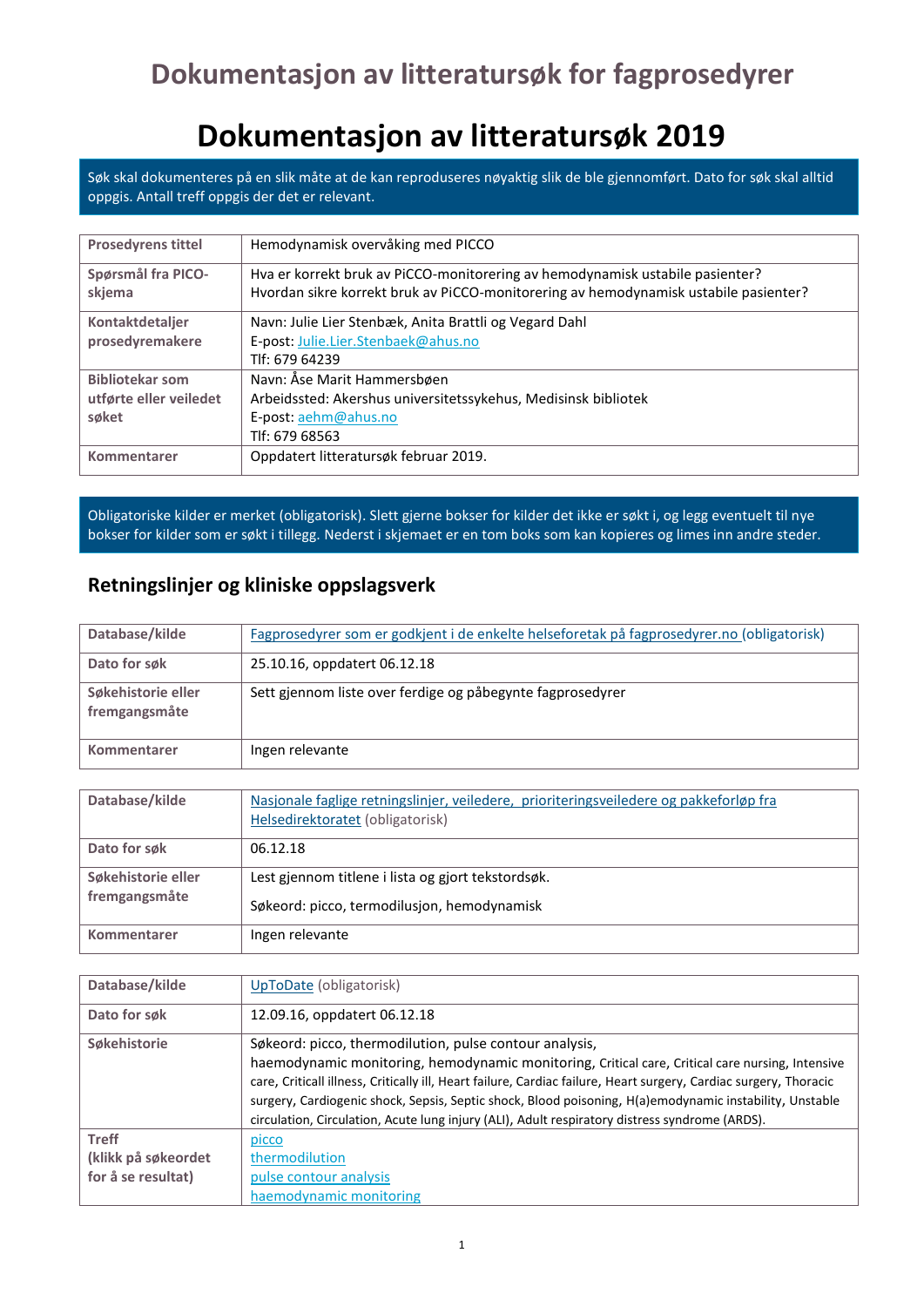|             | hemodynamic monitoring                                                                    |
|-------------|-------------------------------------------------------------------------------------------|
|             | Muligens relevante:                                                                       |
|             | • Novel tools for hemodynamic monitoring in critically ill patients with shock            |
|             | [last updated 31.08.18]                                                                   |
|             | • Acute hemodialysis prescription [last updated 12.10.18]                                 |
|             | • Pulmonary artery catheterization: Interpretation of hemodynamic values and waveforms in |
|             | adults [last updated 11.07.17]                                                            |
|             | . Pulmonary artery catheters: Insertion technique in adults [last updated 11.07.17]       |
|             | OSV.                                                                                      |
| Kommentarer |                                                                                           |
|             |                                                                                           |

| Database/kilde      | <b>BMJ Best Practice (obligatorisk)</b>                 |
|---------------------|---------------------------------------------------------|
|                     |                                                         |
| Dato for søk        | 12.09.16, oppdatert 06.12.18                            |
|                     |                                                         |
| Søkehistorie        | Søkeord: picco, thermodilution, pulse contour analysis, |
|                     |                                                         |
|                     | haemodynamic monitoring, hemodynamic monitoring         |
| <b>Treff</b>        | $picco = 0$ treff                                       |
|                     |                                                         |
| (klikk på søkeordet | thermodilution                                          |
| for å se resultat)  | pulse contour analysis                                  |
|                     |                                                         |
|                     | haemodynamic monitoring                                 |
|                     |                                                         |
|                     | hemodynamic monitoring                                  |
| Kommentarer         |                                                         |
|                     |                                                         |

| Database/kilde      | <b>Nursing Reference Center (Evidence Based Care Sheets, Skills)</b>                                 |
|---------------------|------------------------------------------------------------------------------------------------------|
| Dato for søk        | 28.09.16, oppdatert 06.12.18                                                                         |
| Søkehistorie eller  | Søkeord: picco, thermodilution, pulse contour analysis,                                              |
| fremgangsmåte       | haemodynamic monitoring, hemodynamic monitoring                                                      |
|                     | (med funksjonen "Also search within the full text of the articles" inaktiv)                          |
| <b>Antall treff</b> | $picco = 0$ treff                                                                                    |
|                     | thermodilution = $0$ treff                                                                           |
|                     | pulse contour analysis = 0 treff                                                                     |
|                     | haemodynamic monitoring = 0 treff                                                                    |
|                     | hemodynamic montoring = 5 treff, men ingen Evidence Based Care Sheets, eller Skills                  |
| Kommentarer         | Færre treff i 2018 skyldes at databasens funksjon "Also search within the full text of the articles" |
|                     | er deaktivert (denne var aktivert da det ble søkt i 2016).                                           |

| NICE Guidance (UK) (obligatorisk)                             |
|---------------------------------------------------------------|
| 06.12.18                                                      |
| Søkeord: picco, thermodilution, pulse contour analysis,       |
| haemodynamic monitoring OR hemodynamic monitoring             |
| Filter: Guidance                                              |
| $picco = 0$ treff                                             |
| thermodilution = $0$ treff                                    |
| pulse contour analysis = $1$ treff                            |
| haemodynamic monitoring OR hemodynamic montoring = 20 treff   |
| Ikke obligatorisk ressurs tidligere, derfor ikke søkt i 2016. |
|                                                               |

| 'Database/kilde | Helsebibliotekets retningslinjebase |
|-----------------|-------------------------------------|
| Dato for søk    | 12.09.16, oppdatert 06.12.18        |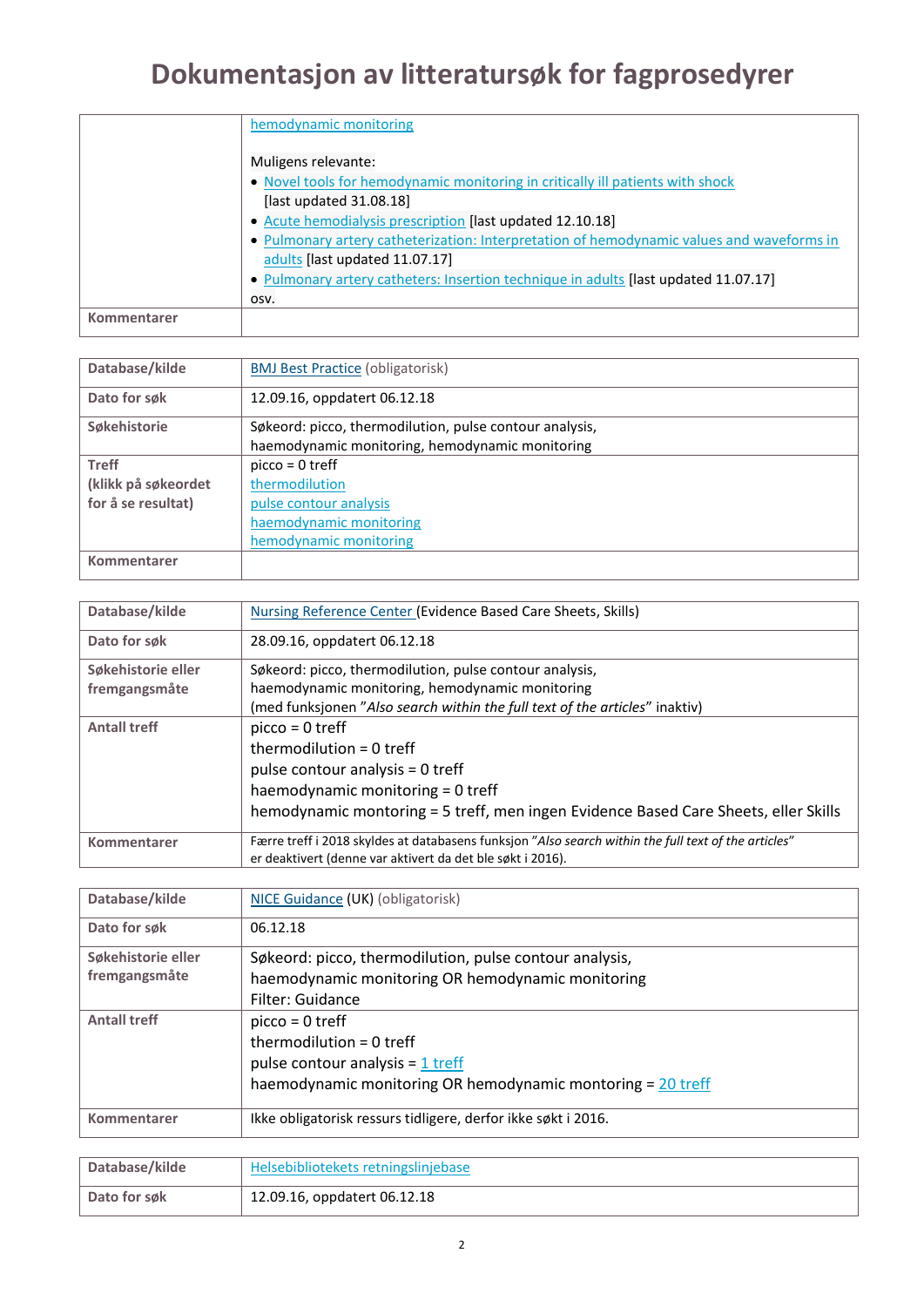| Søkehistorie / treff | $picco = 2$ treff                   |
|----------------------|-------------------------------------|
|                      | termodilusjon = 1 treff             |
|                      | pulskonturanalyse = 0 treff         |
|                      | hemodynamisk monitorering = 6 treff |
| Kommentarer          |                                     |

| Database/kilde                      | Socialstyrelsen, Nationella riktlinjer (SE) |
|-------------------------------------|---------------------------------------------|
| Dato for søk                        | 25.10.16, oppdatert 06.12.18                |
| Søkehistorie eller<br>fremgangsmåte | Sett gjennom nationella riktlinjer          |
| Kommentarer                         | Ingen relevante                             |

| Database/kilde                      | Sundhedsstyrelsen, Nationale kliniske retningslinjer (DK) |
|-------------------------------------|-----------------------------------------------------------|
| Dato for søk                        | 25.10.16, oppdatert 06.12.18                              |
| Søkehistorie eller<br>fremgangsmåte | Sett gjennom udgivelser                                   |
| Kommentarer                         | Ingen relevante                                           |

| Database/kilde                      | Center for kliniske retningslinjer (DK)        |
|-------------------------------------|------------------------------------------------|
| Dato for søk                        | 25.10.16, oppdatert 06.12.18                   |
| Søkehistorie eller<br>fremgangsmåte | Sett gjennom godkendte, undervejs, og i høring |
| Kommentarer                         | Ingen relevante                                |

| Database/kilde                      | Retningslinjesøk i<br>Ovid MEDLINE(R) ALL 1946 to January 11, 2019, Embase 1974 to 2019 January 11                                                                                                                                                                                                                                                                                                                                                                                                                                                                                                                                                                                                                                                                                                                                                                                                                                                                                                                                                     |                                                                                                                                                                                       |  |
|-------------------------------------|--------------------------------------------------------------------------------------------------------------------------------------------------------------------------------------------------------------------------------------------------------------------------------------------------------------------------------------------------------------------------------------------------------------------------------------------------------------------------------------------------------------------------------------------------------------------------------------------------------------------------------------------------------------------------------------------------------------------------------------------------------------------------------------------------------------------------------------------------------------------------------------------------------------------------------------------------------------------------------------------------------------------------------------------------------|---------------------------------------------------------------------------------------------------------------------------------------------------------------------------------------|--|
| Dato for søk                        | 14.01.2019                                                                                                                                                                                                                                                                                                                                                                                                                                                                                                                                                                                                                                                                                                                                                                                                                                                                                                                                                                                                                                             |                                                                                                                                                                                       |  |
| Søkehistorie eller<br>fremgangsmåte | exp Critical Care/<br>1<br>exp Intensive Care/<br>2<br>Critical Care Nursing/<br>3<br>Critical Illness/<br>4<br>((intensive or critical) adj care).mp.<br>5<br>(critical* adj ill*).mp.<br>6<br>exp Heart failure/ or exp Heart surgery/ or exp Thoracic surgery/<br>7<br>((heart or cardiac or thoracic) adj (failure or surgery)).mp.<br>8<br>exp Sepsis/<br>9<br>10 Acute lung injury/<br>11 Respiratory Distress Syndrome, Adult/ or adult respiratory distress syndrome/ 50361<br>12 (cardiogenic shock or sepsis or septic shock or blood poisoning or haemodynamic<br>instability or hemodynamic instability or unstable circulation or acute lung injury or ali or adult<br>respiratory distress syndrome or ards).mp.<br>13 or/1-12<br>14 exp Thermodilution/<br>15 Indicator Dilution Techniques/ and limit 5 to yr="1967 - 1976"<br>16 exp Cardiac Output/<br>(thermodilution* or indicator dilution technique* or cardiac output).mp.<br>17<br>18 thermal dilution*.mp.<br>19 or/14-18<br>20<br>picco.mp.<br>21 pulse contour analysis.mp. | 687655<br>687655<br>3055<br>52025<br>515102<br>136331<br>1039020<br>738814<br>350734<br>18265<br>463184<br>2508161<br>7374<br>11<br>125264<br>134032<br>412<br>182113<br>1620<br>1140 |  |
|                                     |                                                                                                                                                                                                                                                                                                                                                                                                                                                                                                                                                                                                                                                                                                                                                                                                                                                                                                                                                                                                                                                        |                                                                                                                                                                                       |  |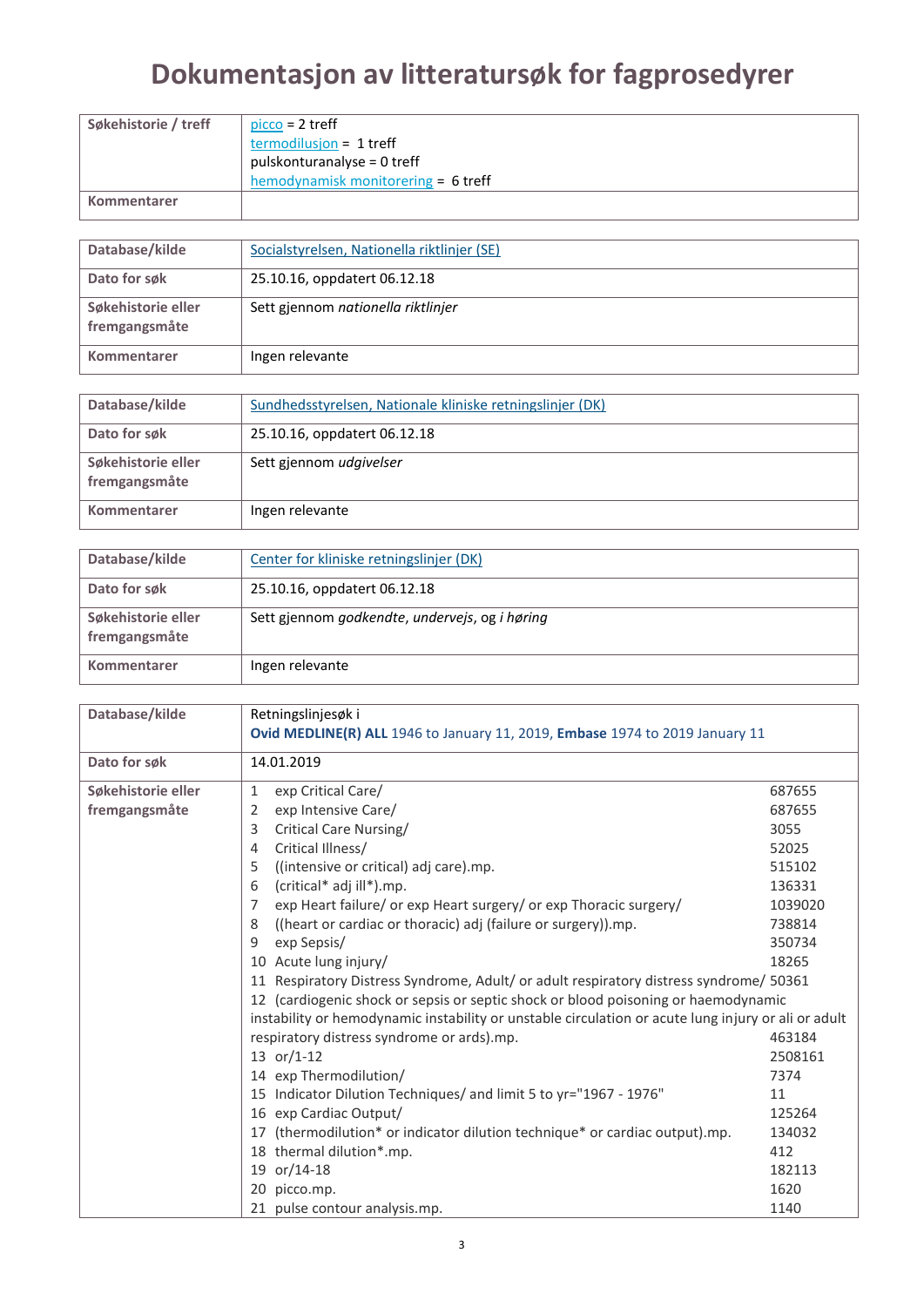| Kommentarer         |                                                             |          |
|---------------------|-------------------------------------------------------------|----------|
| <b>Antall treff</b> | 36                                                          |          |
|                     | 43 remove duplicates from 42                                | 36       |
|                     | 42 13 and 19 and 34 and 39                                  | 45       |
|                     | 41 remove duplicates from 40                                | 1033     |
|                     | 40 13 and 19 and 34                                         | 1428     |
|                     | 39 or/35-38                                                 | 1367844  |
|                     | 38 guideline*.mp.                                           | 1071792  |
|                     | best practice.mp.<br>37                                     | 30089    |
|                     | 36 evidence-based*.mp.                                      | 377444   |
|                     | 35 (guideline or practice guideline).pt.                    | 31374    |
|                     | 34 or/20-33                                                 | 2998     |
|                     | 33 continuous cardiac monitoring.mp.                        | 338      |
|                     | 32 cardio output monitoring.mp.                             | $\Omega$ |
|                     | 31 (pulse adj3 contour adj3 analysis).mp.                   | 1253     |
|                     | 30 continuous cardiac monitoring.mp.                        | 338      |
|                     | 29 arterial pulse contour analysis.mp.                      | 137      |
|                     | 28 pulse induced contour cardiac output.mp.                 | 31       |
|                     | pulse induced continuous cardiac output.mp.<br>27           | 20       |
|                     | pulse induced continuous cardio output monitoring.mp.<br>26 | 0        |
|                     | 25 pulse induced contour cardiac output.mp.                 | 31       |
|                     | 24 pulse index contour cardiac output monitoring.mp.        | 0        |
|                     | 23 pulse contour continuous cardiac output.mp.              |          |
|                     | 22 pulse contour cardiac output analysis.mp.                | 8        |

#### **Systematiske oversikter**

| Database/kilde | The Cochrane Library (obligatorisk)                                                         |
|----------------|---------------------------------------------------------------------------------------------|
| Dato for søk   | 28.02.19                                                                                    |
| Søkehistorie   | 1898<br>#1<br>MeSH descriptor: [Critical Care] explode all trees                            |
|                | #2<br>MeSH descriptor: [Critical Care Nursing] this term only<br>30                         |
|                | #3<br>MeSH descriptor: [Critical Illness] this term only<br>1807                            |
|                | "intensive care":ti,ab,kw (Word variations have been searched)<br>#4<br>16889               |
|                | #5<br>critical care:ti, ab, kw (Word variations have been searched)<br>13076                |
|                | #6<br>critical* ill*:ti,ab, kw (Word variations have been searched)<br>7881                 |
|                | #7<br>#1 or #2 or #3 or #4 or #5 or #6<br>26120                                             |
|                | #8<br>MeSH descriptor: [Thermodilution] explode all trees 122                               |
|                | #9<br>MeSH descriptor: [Cardiac Output] explode all trees 4731                              |
|                | #10<br>"thermodilution":ti,ab,kw (Word variations have been searched)<br>489                |
|                | #11<br>cardiac output: ti, ab, kw (Word variations have been searched) 5398                 |
|                | #12<br>picco:ti,ab, kw (Word variations have been searched) 89                              |
|                | pulse contour analysis: ti, ab, kw (Word variations have been searched) 105<br>#13          |
|                | pulse contour cardiac output analysis: ti, ab, kw (Word variations have been<br>#14         |
|                | searched)<br>43                                                                             |
|                | #15<br>pulse contour continuous cardiac output: ti, ab, kw (Word variations have been       |
|                | searched)<br>17                                                                             |
|                | #16<br>pulse index contour cardiac output monitoring:ti,ab, kw (Word variations have been   |
|                | searched)<br>14                                                                             |
|                | #17<br>pulse induced contour cardiac output:ti,ab, kw (Word variations have been            |
|                | searched)<br>8                                                                              |
|                | #18<br>pulse induced continuous cardio output monitoring:ti,ab, kw (Word variations<br>have |
|                | been searched) 3                                                                            |
|                | #19<br>pulse induced continuous cardiac output:ti,ab, kw (Word variations have been         |
|                | searched)<br>24                                                                             |
|                | #20<br>pulse induced contour cardiac output: ti, ab, kw (Word variations have been          |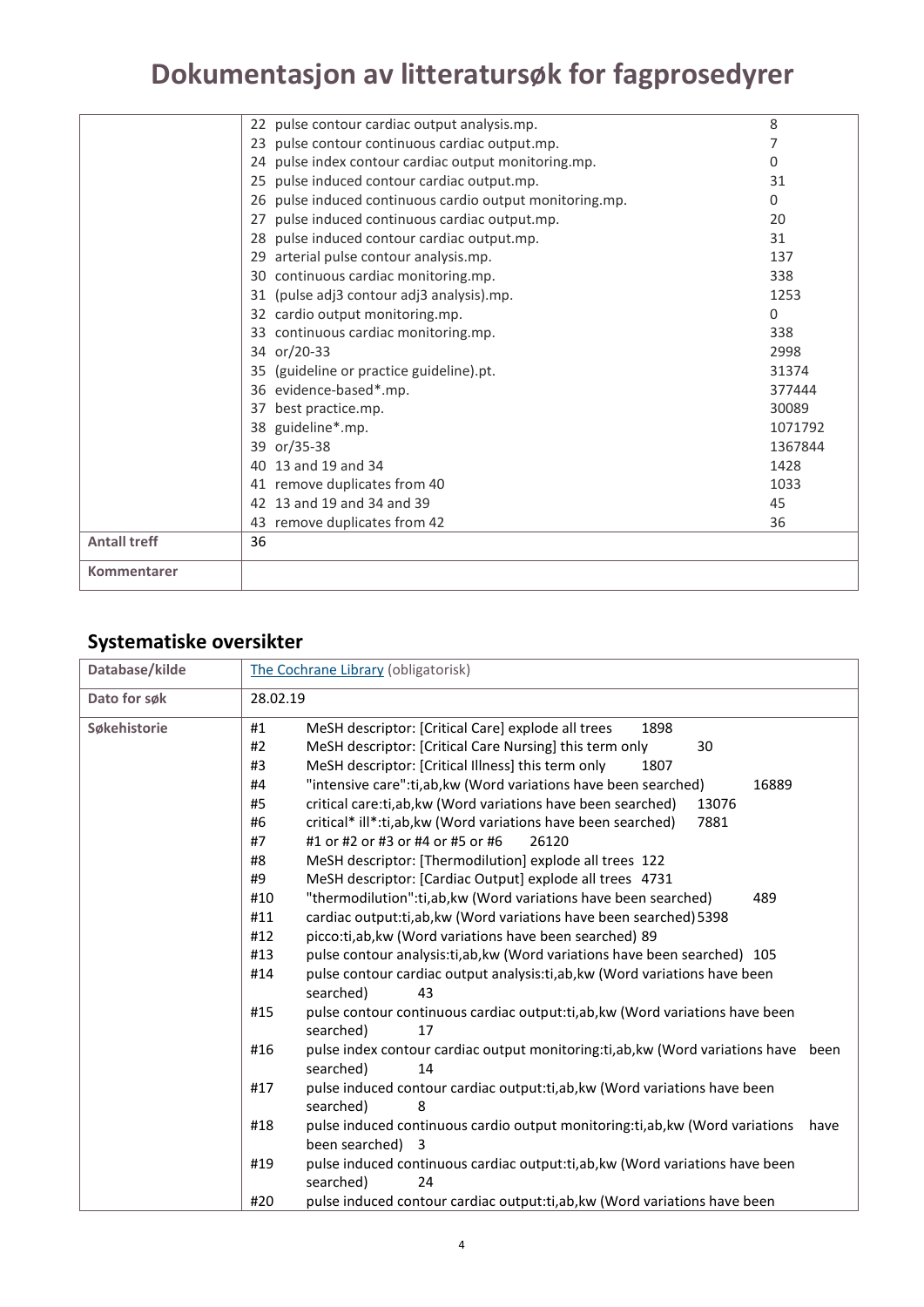|                     | searched)<br>8                                                                                                                                                                                                                                                                                                                                                                       |
|---------------------|--------------------------------------------------------------------------------------------------------------------------------------------------------------------------------------------------------------------------------------------------------------------------------------------------------------------------------------------------------------------------------------|
|                     | arterial pulse contour analysis: ti, ab, kw (Word variations have been searched)<br>#21<br>-71<br>continuous cardiac monitoring: ti, ab, kw (Word variations have been searched)<br>#22<br>1507<br>pulse near/3 contour near/3 analysis<br>#23<br>67<br>#24<br>#8 or #9 or #10 or #11 or #12 or #13 or #14 or #15 or #16 or #17 or #18 or #19<br>or #20 or #21 or #22 or #23<br>9227 |
|                     | #25<br>#7 and #24<br>857                                                                                                                                                                                                                                                                                                                                                             |
|                     | + tidsavgrensning: 01/01/2016-28/02/2019                                                                                                                                                                                                                                                                                                                                             |
| <b>Antall treff</b> | Cochrane Reviews (33) Clinical Answers (0)                                                                                                                                                                                                                                                                                                                                           |
| Kommentarer         |                                                                                                                                                                                                                                                                                                                                                                                      |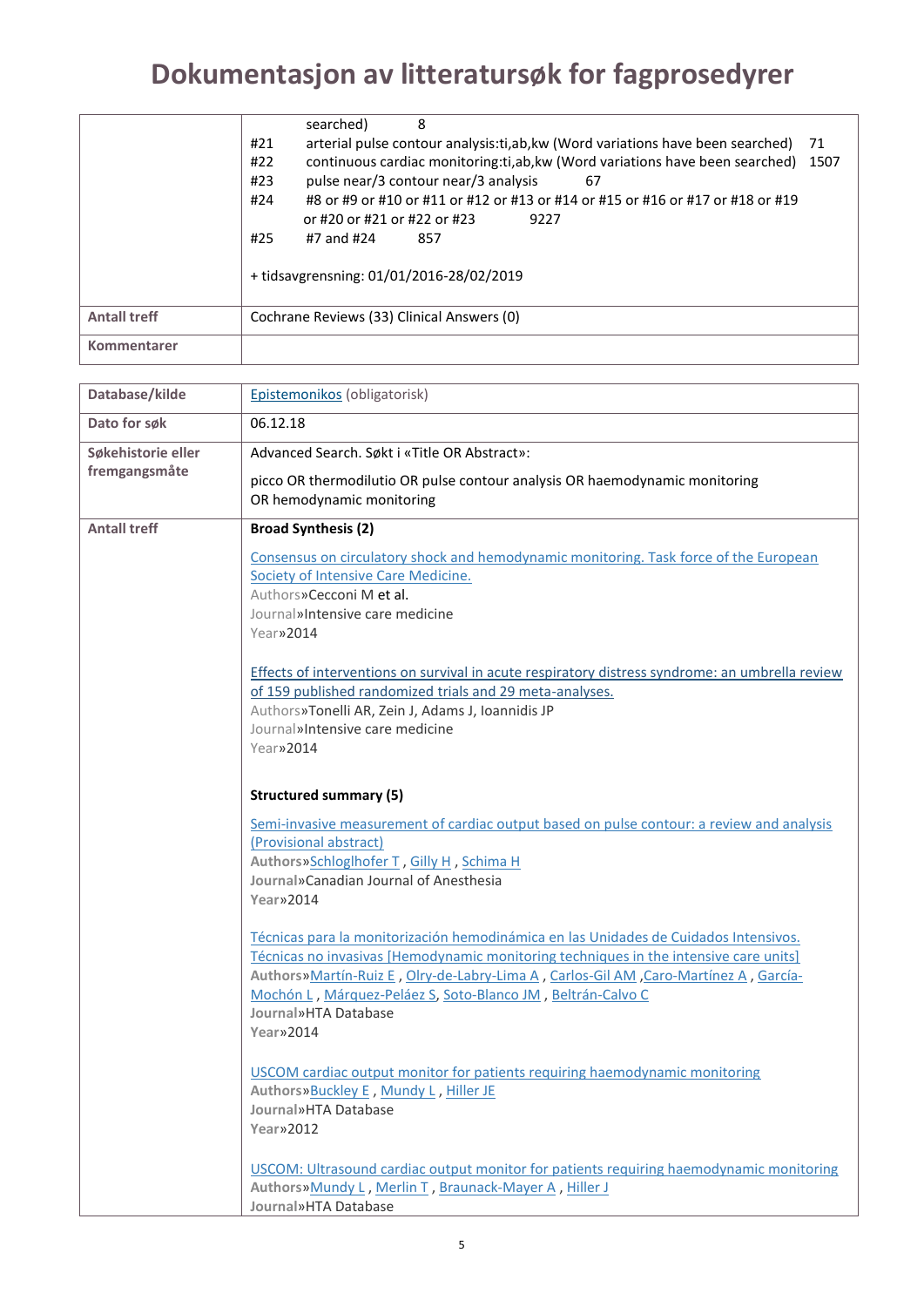|             | Year»2007                                                                                                                                                                                                        |
|-------------|------------------------------------------------------------------------------------------------------------------------------------------------------------------------------------------------------------------|
|             | USCOM cardiac output monitor for ultrasonic cardiac output measurement in patients<br>requiring haemodynamic monitoring<br>Authors» Parrella A, Mundy L, Merlin T, Hiller J<br>Journal»HTA Database<br>Year»2006 |
|             | <b>Systematic Reviews (93)</b><br>Sendt som eget vedlegg 07.12.18)                                                                                                                                               |
| Kommentarer | Ikke obligatorisk ressurs tidligere, derfor ikke søkt i 2016.                                                                                                                                                    |

#### **Primærstudier**

| Database/kilde | <b>CINAHL</b>   |                                                      |                |
|----------------|-----------------|------------------------------------------------------|----------------|
| Dato for søk   | 07.12.18        |                                                      |                |
| Søkehistorie   | #               | Query                                                | <b>Results</b> |
|                | S <sub>1</sub>  | (MH "Critical Care")                                 | 19,127         |
|                | S <sub>2</sub>  | (MH "Critical Care Nursing+")                        | 24,786         |
|                | S <sub>3</sub>  | (MH "Critical Illness")                              | 9,863          |
|                | S4              | TX intensive care                                    | 103,8          |
|                | S <sub>5</sub>  | <b>TX</b> critical care                              | 151,2          |
|                | S <sub>6</sub>  | TX critical* ill*                                    | 31,186         |
|                | S7              | S1 OR S2 OR S3 OR S4 OR S5 OR S6                     | 218,49         |
|                | S <sub>8</sub>  | (MH "Thermodilution")                                | 539            |
|                | S <sub>9</sub>  | (MH "Cardiac Output+")                               | 13,083         |
|                | S <sub>10</sub> | TI thermodilution or AB thermodilution               | 632            |
|                | S <sub>11</sub> | TI cardiac output or AB cardiac output               | 4,839          |
|                | S <sub>12</sub> | TI picco or AB picco                                 | 107            |
|                | S <sub>13</sub> | TX pulse contour analysis                            | 136            |
|                | S <sub>14</sub> | TX pulse contour cardiac output analysis             | 1              |
|                | S <sub>15</sub> | TX pulse contour continuous cardiac output           | $\mathbf{1}$   |
|                | S <sub>16</sub> | TX pulse index contour cardiac output monitoring     | 241            |
|                | S <sub>17</sub> | TX pulse induced contour cardiac output              | $\overline{2}$ |
|                | S <sub>18</sub> | TX pulse induced continuous cardio output monitoring | 149            |
|                | S <sub>19</sub> | TX pulse induced continuous cardiac output           | 1              |
|                | S20             | TX pulse induced contour cardiac output              | $\sqrt{2}$     |
|                | S21             | TX arterial pulse contour analysis                   | 17             |
|                | S22             | TX continuous cardiac monitoring                     | 29             |
|                | S23             | TX pulse near3 contour near3 analysis                | 630            |
|                | S24             | TX pulse N3 contour N3 analysis                      | 146            |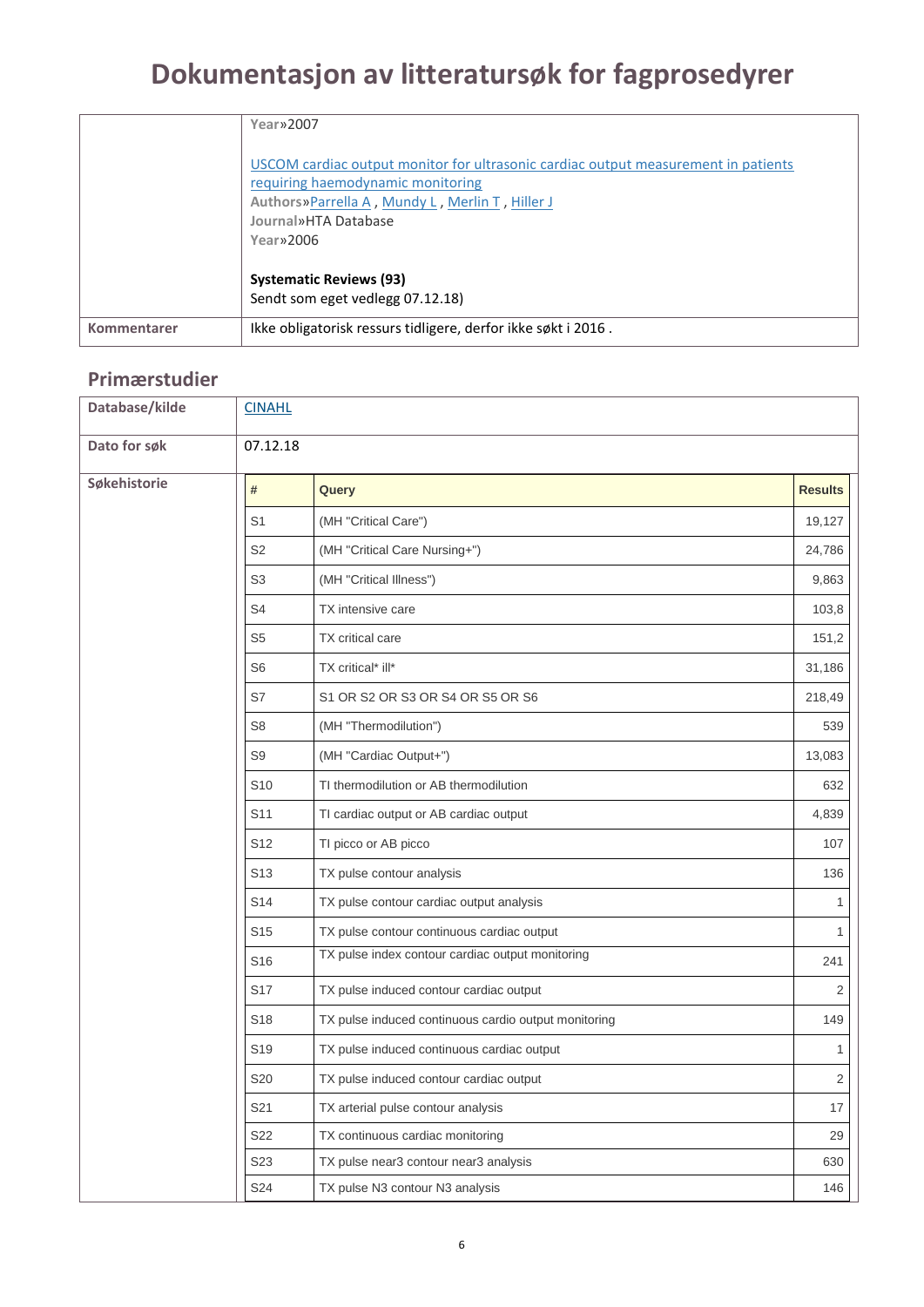|                     | S <sub>25</sub> | TX pulse and contour and analysis                                                                                           | 216    |
|---------------------|-----------------|-----------------------------------------------------------------------------------------------------------------------------|--------|
|                     | S <sub>26</sub> | S8 OR S9 OR S10 OR S11 OR S12 OR S13 OR S14 OR S15 OR S16 OR S17 OR<br>S18 OR S19 OR S20 OR S21 OR S22 OR S23 OR S24 OR S25 | 16,199 |
|                     | S <sub>27</sub> | S7 AND S26                                                                                                                  | 3,076  |
|                     | S <sub>28</sub> | S7 AND S26                                                                                                                  | 2,166  |
|                     | S <sub>29</sub> | quideline* OR evidence based OR evidencebased OR best practice or recommend*                                                | 252,94 |
|                     | S <sub>30</sub> | S7 AND S27 AND S29                                                                                                          | 130    |
|                     | S31             | S7 AND S27 AND S29<br>Limiters - Published Date: 20160101-20181231                                                          | 18     |
| <b>Antall treff</b> | 18 treff        |                                                                                                                             |        |
| Kommentarer         |                 |                                                                                                                             |        |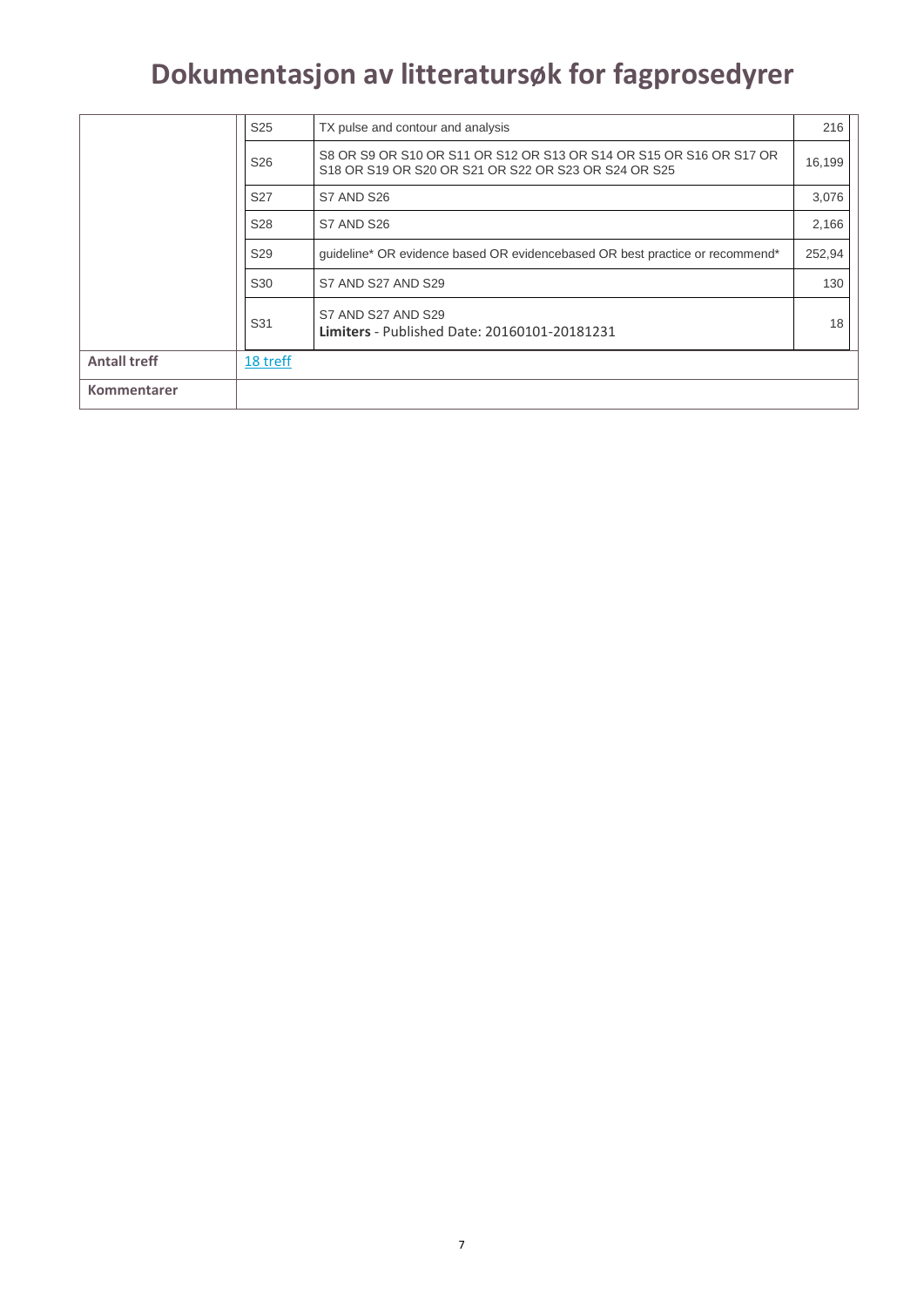#### **Dokumentasjon av litteratursøk 2016**

Søk skal dokumenteres på en slik måte at de kan reproduseres nøyaktig slik de ble gjennomført. Dato for søk skal alltid oppgis. Antall treff oppgis der det er relevant. Trefflister og lenker til treff skal ikke legges i dette skjemaet, men kan legges i eget resultatskjema eller direkte i e-post til prosedyremaker.

| <b>Prosedyrens tittel</b><br>eller arbeidstittel | Hemodynamisk overvåking med PICCO                                                    |
|--------------------------------------------------|--------------------------------------------------------------------------------------|
| Spørsmål fra PICO-                               | Hva er korrekt bruk av PiCCO-monitorering av hemodynamisk ustabile pasienter?        |
| skjema                                           | Hvordan sikre korrekt bruk av PICCO-monitorering av hemodynamisk ustabile pasienter? |
| Kontaktdetaljer                                  | Navn: Julie Lier Stenbæk, Anita Brattli og Daniel Myksvoll                           |
| prosedyremakere                                  | E-post: Julie.Lier.Stenbaek@ahus.no                                                  |
|                                                  | Tlf: 679 64239                                                                       |
| <b>Bibliotekar som</b>                           | Navn: Åse Marit Hammersbøen                                                          |
| utførte eller veiledet                           | Arbeidssted: Akershus universitetssykehus, Medisinsk bibliotek                       |
| søket                                            | E-post: aehm@ahus.no                                                                 |
|                                                  | Tlf: 679 68563                                                                       |

Obligatoriske kilder er merket (obligatorisk). Slett bokser for kilder det ikke er søkt i, og legg eventuelt til nye bokser for kilder som er søkt i tillegg. Nederst i skjemaet er en tom boks som kan kopieres og limes inn andre steder.

#### **Retningslinjer og kliniske oppslagsverk**

| Database/kilde     | Prosedyrer i Nasjonalt nettverk for fagprosedyrer |
|--------------------|---------------------------------------------------|
| Dato for søk       | 25.10.16                                          |
| Søkehistorie eller | Innmeldingen av denne fagprosedyren:              |
| fremgangsmåte      | Hemodynamisk overvåking med PICCO                 |
| Kommentarer        |                                                   |

| Database/kilde                      | Nasjonale retningslinjer fra Helsedirektoratet                |
|-------------------------------------|---------------------------------------------------------------|
| Dato for søk:                       | 25.10.16                                                      |
| Søkehistorie eller<br>fremgangsmåte | Lest gjennom titlene på alle nasjonale faglige retningslinjer |
| Kommentarer                         | Ingen relevante                                               |

| Database/kilde     | <b>UpToDate</b>                                                                           |
|--------------------|-------------------------------------------------------------------------------------------|
| Dato for søk       | 12.09.16                                                                                  |
| Søkehistorie eller | picco                                                                                     |
| fremgangsmåte      | thermodilution                                                                            |
|                    | pulse contour analysis                                                                    |
|                    | haemodynamic monitoring                                                                   |
|                    | hemodynamic monitoring                                                                    |
| Kommentarer        | Muligens av interesse:                                                                    |
|                    | . Novel tools for hemodynamic monitoring in critically ill patients with shock            |
|                    | • Acute hemodialysis prescription                                                         |
|                    | • Pulmonary artery catheterization: Interpretation of hemodynamic values and waveforms in |
|                    | adults                                                                                    |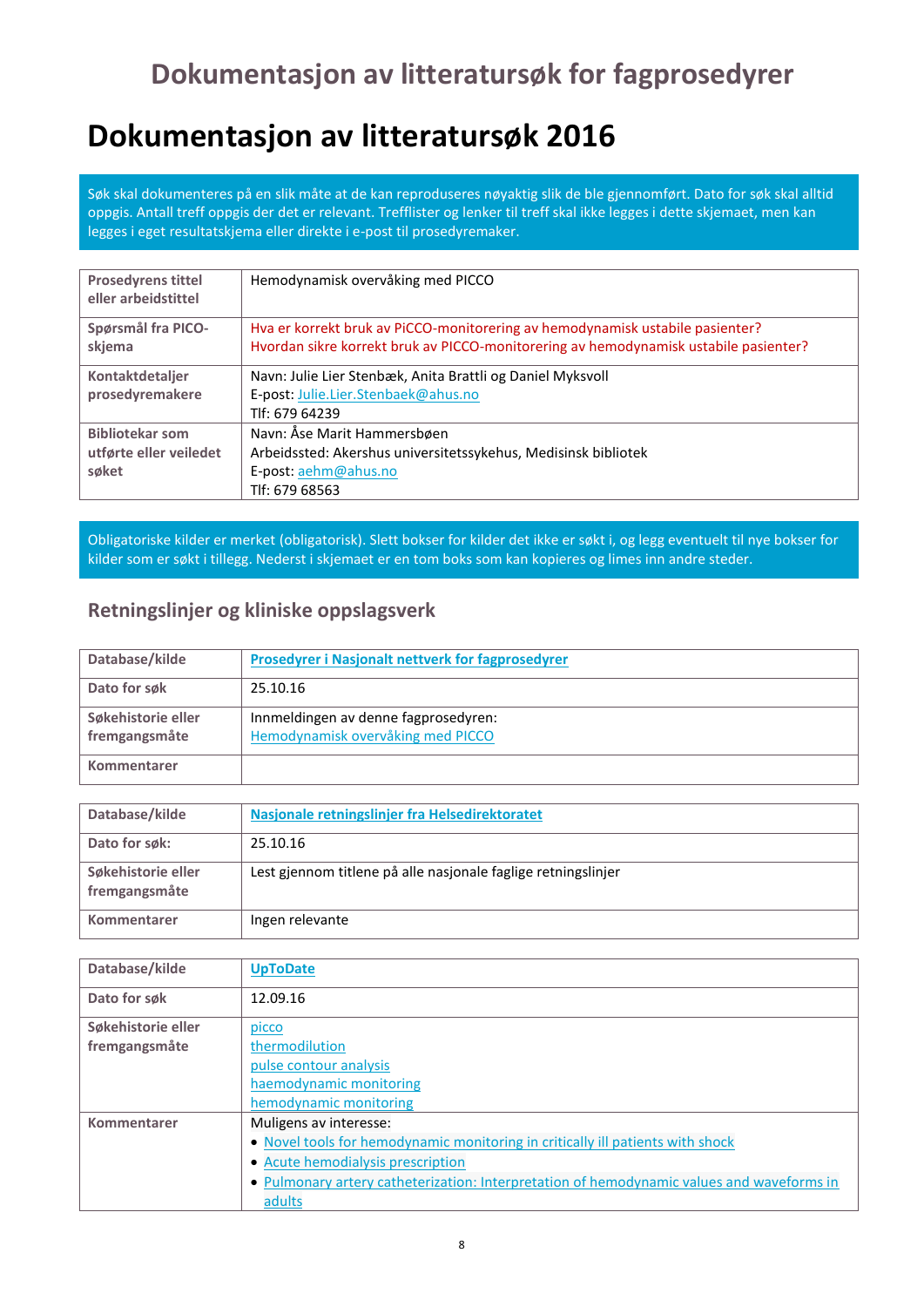| Pulmonary artery catheters: Insertion technique in adults |
|-----------------------------------------------------------|
| OSV.                                                      |

| Database/kilde     | <b>BMJ Best Practice</b>                                                          |  |  |
|--------------------|-----------------------------------------------------------------------------------|--|--|
|                    |                                                                                   |  |  |
| Dato for søk       | 12.09.16                                                                          |  |  |
|                    |                                                                                   |  |  |
| Søkehistorie eller | $picco = 1$ treff                                                                 |  |  |
| fremgangsmåte      | thermodilution = 5 treff                                                          |  |  |
|                    | pulse contour analysis = 4 treff                                                  |  |  |
|                    | haemodynamic monitoring = 238 treff                                               |  |  |
|                    | hemodynamic monitoring = 20 treff                                                 |  |  |
| Kommentarer        | Muligens av interesse:                                                            |  |  |
|                    | Assessment of shock > Diagnosis > Approach<br>$\bullet$                           |  |  |
|                    | Sepsis in adults > Follow Up > Monitoring<br>٠                                    |  |  |
|                    | Sepsis in children > Treatment > Details > cardiac output monitoring<br>$\bullet$ |  |  |
|                    | Sepsis in children > Management > Approach<br>$\bullet$                           |  |  |
|                    | OSV.                                                                              |  |  |

| Database/kilde     | <b>Nursing Reference Center Plus</b>                                |
|--------------------|---------------------------------------------------------------------|
| Dato for søk       | 28.09.16                                                            |
| Søkehistorie eller | $picco = 1$ treff                                                   |
| fremgangsmåte      | thermodilution = $1$ treff                                          |
|                    | pulse contour analysis = 7 treff                                    |
|                    | haemodynamic monitoring = 23 treff                                  |
|                    | (ved avgrensning til clinical speciality: Critical care = 5 treff)  |
|                    | hemodynamic montoring = 83 treff                                    |
|                    | (ved avgrensning til clinical speciality: Critical care = 30 treff) |
| Kommentarer        |                                                                     |
|                    |                                                                     |

| Database/kilde      | <b>National Guideline Clearinghouse</b>                             |
|---------------------|---------------------------------------------------------------------|
| Dato for søk        | 12.09.16                                                            |
| Søkehistorie eller  | $picco = 1$ treff                                                   |
| fremgangsmåte       | thermodilution = $1$ treff                                          |
|                     | pulse contour analysis = 7 treff                                    |
|                     | haemodynamic monitoring = 23 treff                                  |
|                     | (ved avgrensning til clinical speciality: Critical care = 5 treff)  |
|                     | hemodynamic montoring = 83 treff                                    |
|                     | (ved avgrensning til clinical speciality: Critical care = 30 treff) |
| <b>Antall treff</b> |                                                                     |
| Kommentarer         |                                                                     |

| Database/kilde     | Helsebibliotekets retningslinjebase  |
|--------------------|--------------------------------------|
| Dato for søk       | 12.09.16                             |
| Søkehistorie eller | $picco = 3$ treff                    |
| fremgangsmåte      | $termodilusjon = 1 treff$            |
|                    | pulskonturanalyse = 0 treff          |
|                    | hemodynamisk monitorering = 38 treff |
| Kommentarer        |                                      |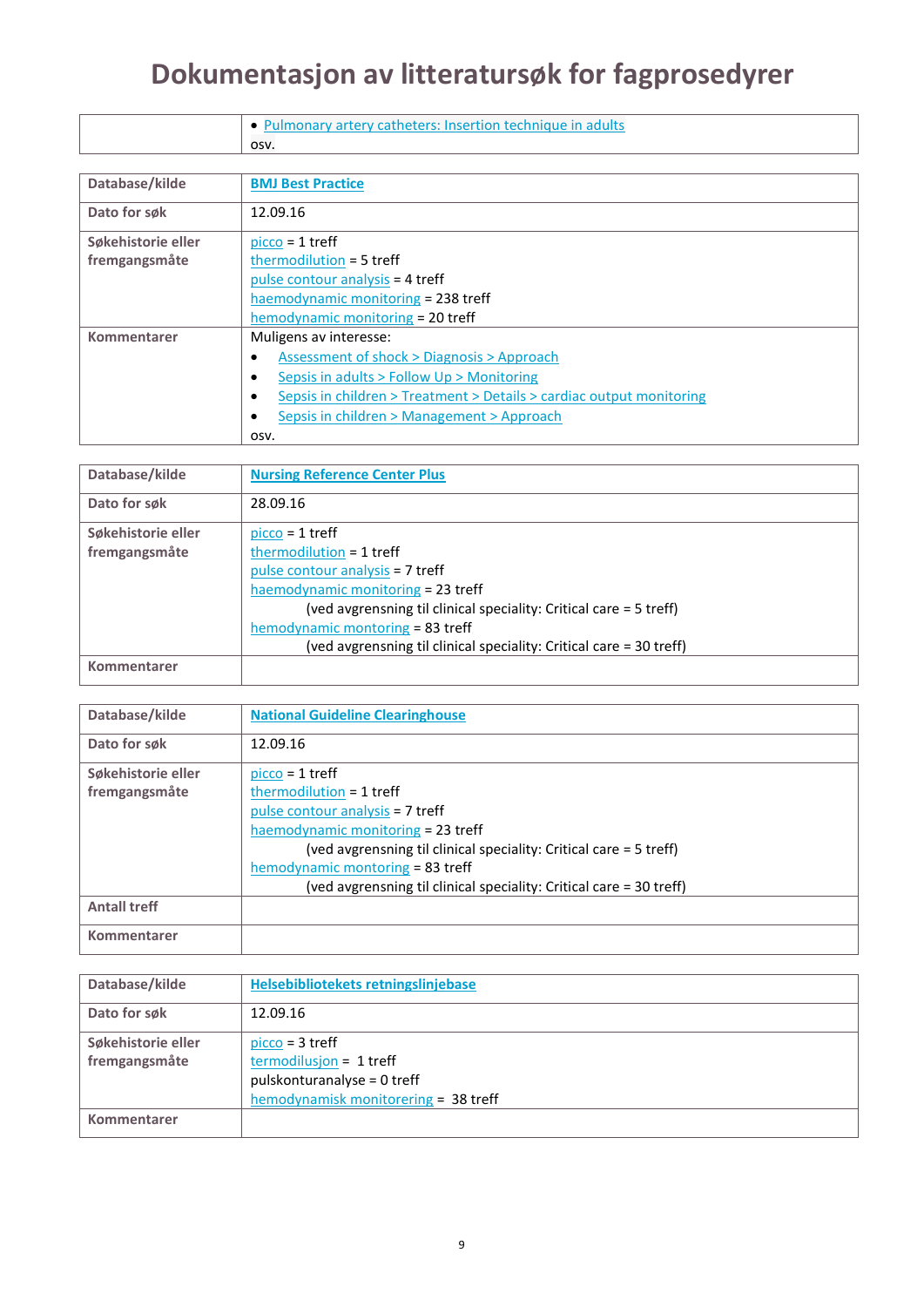| Database/kilde                      | Socialstyrelsen, Nationella riktlinjer |
|-------------------------------------|----------------------------------------|
| Dato for søk                        | 25.10.16                               |
| Søkehistorie eller<br>fremgangsmåte | Sett gjennom nationella riktlinjer     |
| Kommentarer                         | Ingen relevante                        |

| Database/kilde                      | Sundhedsstyrelsen, Nationale kliniske retningslinjer |
|-------------------------------------|------------------------------------------------------|
| Dato for søk                        | 25.10.16                                             |
| Søkehistorie eller<br>fremgangsmåte | Gå til udgivelser, igangværende og kommende          |
| Kommentarer                         | Ingen relevante                                      |

| Database/kilde                      | Center for kliniske retningslinjer             |
|-------------------------------------|------------------------------------------------|
| Dato for søk                        | 25.10.16                                       |
| Søkehistorie eller<br>fremgangsmåte | Sett gjennom godkendte, undervejs, og i høring |
| Kommentarer                         | Ingen relevante                                |

| Database/kilde     | Retningslinjesøk i MEDLINE<br>(Ovid MEDLINE(R) In-Process & Other Non-Indexed Citations, Ovid MEDLINE(R) Daily and Ovid<br>MEDLINE(R) 1946 to Present) |                |  |  |  |
|--------------------|--------------------------------------------------------------------------------------------------------------------------------------------------------|----------------|--|--|--|
| Dato for søk       | 30.09.16                                                                                                                                               |                |  |  |  |
| Søkehistorie eller | $\mathbf{1}$<br>exp Critical Care/                                                                                                                     | 49296          |  |  |  |
| fremgangsmåte      | exp Intensive Care/<br>2                                                                                                                               | 49296          |  |  |  |
|                    | 3<br>Critical Care Nursing/                                                                                                                            | 788            |  |  |  |
|                    | Critical Illness/<br>4                                                                                                                                 | 21031          |  |  |  |
|                    | ((intensive or critical) adj care).mp.<br>5                                                                                                            | 164315         |  |  |  |
|                    | 6<br>(critical* adj ill*).mp.                                                                                                                          | 44546          |  |  |  |
|                    | or/1-6<br>7                                                                                                                                            | 184867         |  |  |  |
|                    | 8<br>exp Thermodilution/                                                                                                                               | 2511           |  |  |  |
|                    | exp Cardiac Output/<br>9                                                                                                                               | 68697          |  |  |  |
|                    | (thermodilution* or cardiac output).mp.<br>10                                                                                                          | 68816          |  |  |  |
|                    | 11<br>picco.mp.                                                                                                                                        | 407            |  |  |  |
|                    | 12<br>pulse contour analysis.mp.                                                                                                                       | 367            |  |  |  |
|                    | pulse contour cardiac output analysis.mp.<br>13                                                                                                        | 3              |  |  |  |
|                    | pulse contour continuous cardiac output.mp.<br>14                                                                                                      | 2              |  |  |  |
|                    | 15<br>pulse index contour cardiac output monitoring.mp.                                                                                                | 0              |  |  |  |
|                    | 16<br>pulse induced contour cardiac output.mp.                                                                                                         | 7              |  |  |  |
|                    | 17<br>pulse induced continuous cardio output monitoring.mp.                                                                                            | 0              |  |  |  |
|                    | pulse induced continuous cardiac output.mp.<br>18                                                                                                      | 9              |  |  |  |
|                    | 19<br>pulse induced contour cardiac output.mp.                                                                                                         | $\overline{7}$ |  |  |  |
|                    | 20<br>arterial pulse contour analysis.mp.                                                                                                              | 49             |  |  |  |
|                    | continuous cardiac monitoring.mp.<br>21                                                                                                                | 96             |  |  |  |
|                    | 22<br>(pulse adj3 contour adj3 analysis).mp.                                                                                                           | 404            |  |  |  |
|                    | 23<br>$or/8-22$                                                                                                                                        | 95986          |  |  |  |
|                    | (guideline or practice guideline).pt.<br>24                                                                                                            | 28566          |  |  |  |
|                    | evidencebased*.mp.<br>25                                                                                                                               | 122790         |  |  |  |
|                    | 26<br>best practice.mp.                                                                                                                                | 8615           |  |  |  |
|                    | guideline*.mp.<br>27                                                                                                                                   | 343318         |  |  |  |
|                    | 28<br>or/24-27                                                                                                                                         | 439202         |  |  |  |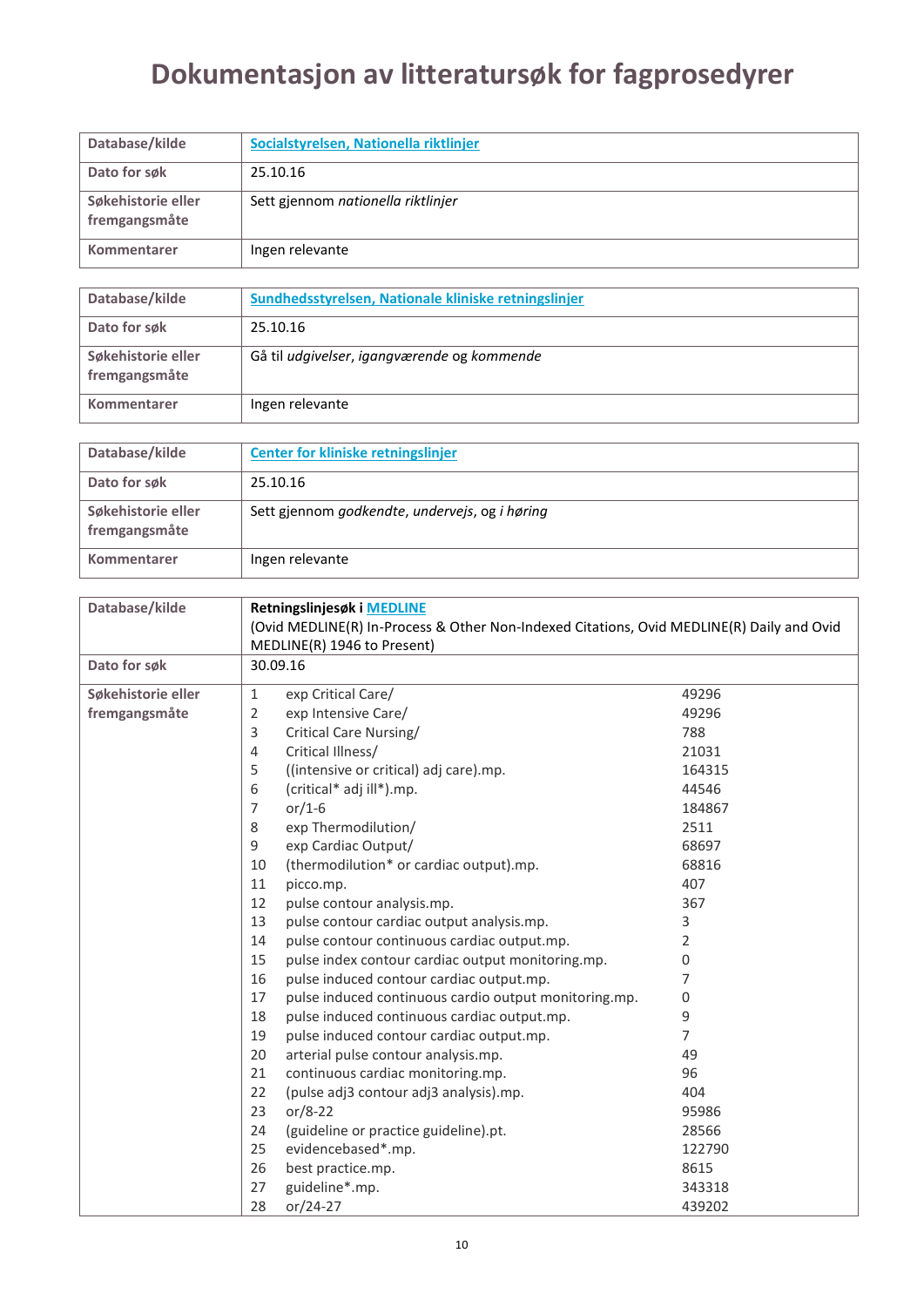|                     | 29 | 7 and 23 and 28                                         | 142 |  |
|---------------------|----|---------------------------------------------------------|-----|--|
|                     | 30 | limit 29 to yr="2005 Current"                           | 111 |  |
|                     | 31 | limit 30 to (danish or english or norwegian or swedish) | 95  |  |
| <b>Antall treff</b> | 95 |                                                         |     |  |
| Kommentarer         |    |                                                         |     |  |

#### **Systematiske oversikter**

| Database/kilde      | <b>The Cochrane Library</b>                                                                           |                                                                                                    |              |  |  |  |
|---------------------|-------------------------------------------------------------------------------------------------------|----------------------------------------------------------------------------------------------------|--------------|--|--|--|
| Dato for søk        |                                                                                                       | 11.10.16                                                                                           |              |  |  |  |
| Søkehistorie        | MeSH descriptor: [Critical Care] explode all trees<br>#1                                              |                                                                                                    |              |  |  |  |
|                     | #2                                                                                                    | MeSH descriptor: [Critical Care] explode all trees                                                 |              |  |  |  |
|                     | #3                                                                                                    | MeSH descriptor: [Critical Care Nursing] this term only                                            |              |  |  |  |
|                     | #4                                                                                                    | MeSH descriptor: [Critical Illness] this term only                                                 |              |  |  |  |
|                     | #5                                                                                                    | "intensive care":ti,ab,kw (Word variations have been searched)                                     | 12278        |  |  |  |
|                     | #6                                                                                                    | critical care:ti,ab, kw (Word variations have been searched)                                       | 5532         |  |  |  |
|                     | #7                                                                                                    | critical* ill*:ti,ab, kw (Word variations have been searched)                                      | 4853         |  |  |  |
|                     | #8                                                                                                    | #1 or #2 or #3 or #4 or #5 or #6 or #7                                                             | 17298        |  |  |  |
|                     | #9                                                                                                    | MeSH descriptor: [Thermodilution] explode all trees                                                | 117          |  |  |  |
|                     | #10                                                                                                   | MeSH descriptor: [Cardiac Output] explode all trees                                                | 4378         |  |  |  |
|                     | #11                                                                                                   | "thermodilution":ti,ab,kw (Word variations have been searched)                                     | 439          |  |  |  |
|                     | #12                                                                                                   | cardiac output: ti, ab, kw (Word variations have been searched)                                    | 4803         |  |  |  |
|                     | #13                                                                                                   | picco:ti,ab, kw (Word variations have been searched)                                               | 63           |  |  |  |
|                     | #14                                                                                                   | pulse contour analysis: ti, ab, kw (Word variations have been searched)                            | 69           |  |  |  |
|                     | #15                                                                                                   | pulse contour cardiac output analysis:ti,ab, kw (Word variations have been searched)               | 26           |  |  |  |
|                     | #16                                                                                                   | pulse contour continuous cardiac output:ti,ab,kw (Word variations have been searched)              |              |  |  |  |
|                     | #17<br>pulse index contour cardiac output monitoring:ti,ab,kw (Word variations have been<br>searched) |                                                                                                    |              |  |  |  |
|                     | #18                                                                                                   | pulse induced contour cardiac output:ti,ab,kw (Word variations have been searched)                 | 6            |  |  |  |
|                     | #19                                                                                                   | pulse induced continuous cardio output monitoring:ti,ab,kw (Word variations have been<br>searched) | $\mathbf{0}$ |  |  |  |
|                     | #20                                                                                                   | pulse induced continuous cardiac output:ti,ab,kw (Word variations have been searched)              | 11           |  |  |  |
|                     | #21                                                                                                   | pulse induced contour cardiac output:ti,ab,kw (Word variations have been searched)                 | 6            |  |  |  |
|                     | #22                                                                                                   | arterial pulse contour analysis: ti, ab, kw (Word variations have been searched)                   | 45           |  |  |  |
|                     | #23                                                                                                   | continuous cardiac monitoring: ti, ab, kw (Word variations have been searched)                     | 610          |  |  |  |
|                     | #24                                                                                                   | pulse near/3 contour near/3 analysis                                                               | 52           |  |  |  |
|                     | #25                                                                                                   | #9 or #10 or #11 or #12 or #13 or #14 or #15 or #16 or #17 or #18 or #19 or #20 or #21 or          | 7987         |  |  |  |
|                     |                                                                                                       | #22 or #23 or #24                                                                                  |              |  |  |  |
|                     | #26                                                                                                   | #8 and #25                                                                                         | 650          |  |  |  |
| <b>Antall treff</b> |                                                                                                       | Cochrane Reviews: 4                                                                                |              |  |  |  |
|                     |                                                                                                       | Other Reviews: 6                                                                                   |              |  |  |  |
|                     |                                                                                                       | Technology Assessments: 0                                                                          |              |  |  |  |
|                     | (Trials: 634)                                                                                         |                                                                                                    |              |  |  |  |
|                     |                                                                                                       | Economic Evaluations: 6                                                                            |              |  |  |  |
| Kommentarer         |                                                                                                       | Ingen relevante treff                                                                              |              |  |  |  |